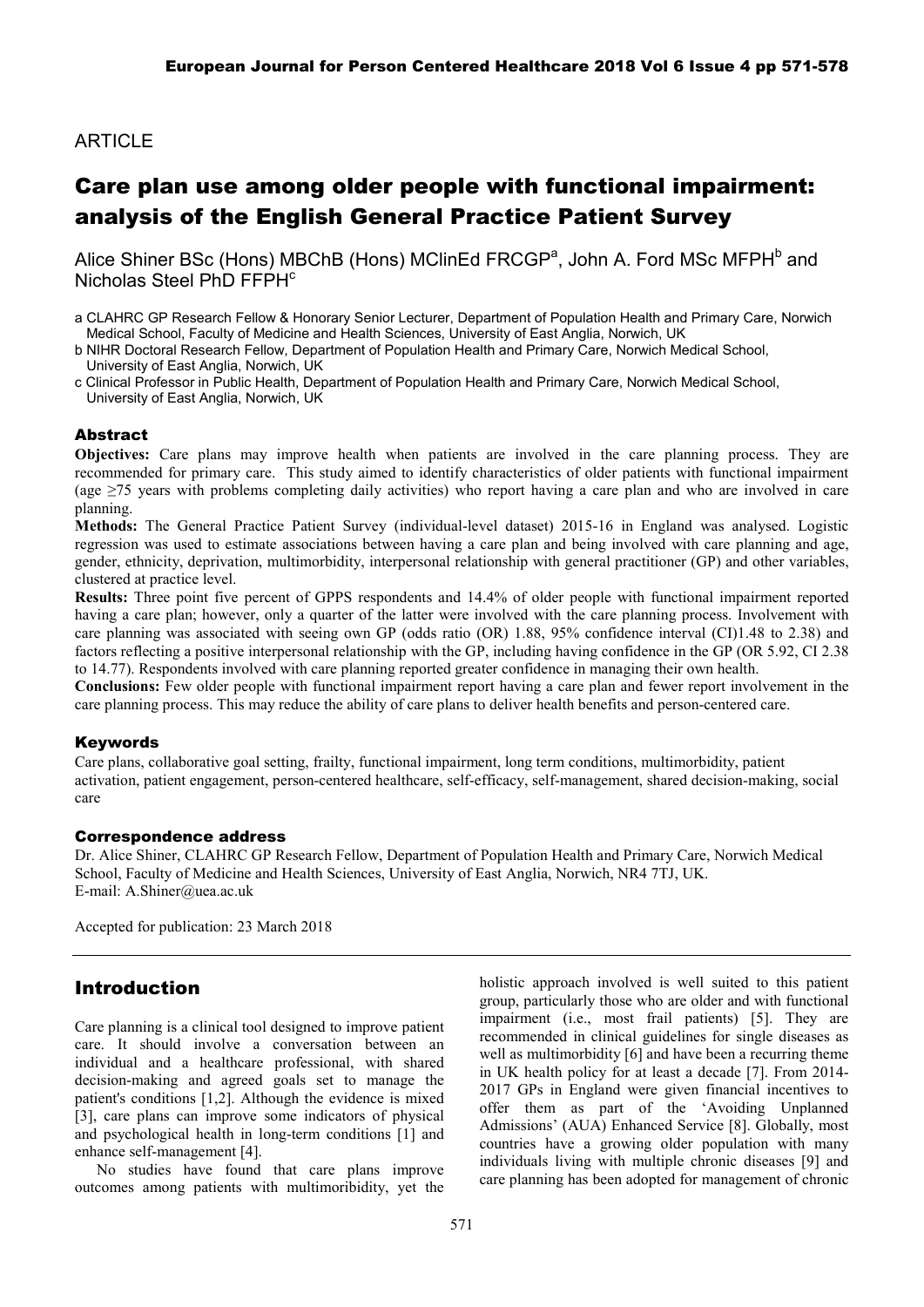disease by many primary healthcare systems worldwide [10].

The GP Patient Survey (GPPS) is an independent survey run by Ipsos MORI on behalf of NHS England that collects data about patient experiences of primary care. Since 2013 it has included four questions about 'planning your care' [11]. Previous analyses of GPPS data have found that few patients report having a written care plan [12,13]. However, these studies did not focus on older people and, with an increasingly ageing population, this may be an important omission. Also, as it is known that the effects of care planning are greater when more stages of the care planning cycle are completed [1], the level of involvement in care planning warrants exploration.

This study analyses individual-level, 2015-16 GPPS data. We set out to determine how many older functionally impaired people report having a care plan and, of those, what proportion report involvement in the care planning process. We studied the factors associated with this population having a care plan and being involved with care planning.

## Method

### GPPS sample

Patients were sampled using registration records held by the Health and Social Care Information Centre. The inclusion criteria were: a valid NHS number, being registered with the general practice continuously for >6 months and  $\geq$ 18 years. An unclustered, proportionally stratified (by age and sex) sample that took account of practice size and previous response rate was drawn from all 7778 practices in England. Around 2.15 million surveys were posted out across 2 GPPS waves, from July 2015 to September 2015 and January 2016 to March 2016, with reminders sent if no response was received. Patients had the option of completing the survey on paper, online, or by telephone and in up to 14 different languages plus British Sign Language. Full technical details are published elsewhere [14].

#### GPPS data

The questionnaire contained a total of 62 questions relating to a patient's characteristics and experiences of general practice. Regarding care planning, the survey asked:

- 'Do you have a written care plan?'
- 'Did you help put your written care plan together? (by 'help' we mean setting goals for yourself or choosing how you want to manage your health)'
- 'Do you use your written care plan to help you manage your health day-to-day?'

• 'Does your GP, nurse or other health professional review your written care plan with you regularly?'

 The responses were 'yes', 'no', or sometimes 'don't know'.

Additional questions asked about age, gender, ethnicity (we grouped this into white and non-white, as only 4.3% of the population were non-white), presence of a longstanding health condition, function (indicated by ability to complete usual activities and whether this is due to shortor long-term conditions), frequency of seeing a GP, confidence in managing own health, several questions relating to the experience of using GP services, and use of local services or organisations to help manage long-term health conditions. An Index of Multiple Deprivation (IMD) score (based on postcode) was available for each patient. Full text of the survey is available online [11].

### Statistical analysis

Using individual-level data, we calculated the proportion of the whole sample who had a care plan. We then calculated the proportion of the whole sample who were older and had functional impairment, based on if:

- 1. They stated they had moderate/severe problems or were unable to do their usual activities *and*
- 2. This was not limited because of recently being unwell or injured *and*
- 3. They were  $\geq$ 75 years old.

A second binary variable was created for being 'involved in care planning' if a respondent stated that they:

- 1. Had a care plan *and*
- 2. Answered 'yes' to all questions about care planning (listed above).

Logistic regression was used to examine the relationship between the outcome variables of (A) having a care plan and (B) being involved with care planning and explanatory variables. Explanatory variables were chosen based on theoretical links and included: (1) frequency of consultation, (2) factors related to experience with GP, (3) confidence in GP, (4) seeing GP of preference, (5) overall experience and recommendation to others, (6) presence of a long-standing health condition, (7) multimorbidity, (8) support received from local services and (9) confidence in managing own health (see Tables 3 for details of variables). Adjustment was made for: (i) age (75-84 years, 85+ years); (ii) gender; (iii) ethnicity and (iv) IMD score. To account for patient groups potentially clustering in practices that may perform generally better or worse, regression analyses were clustered at practice level. Analyses were undertaken in Stata (Version 13) [15].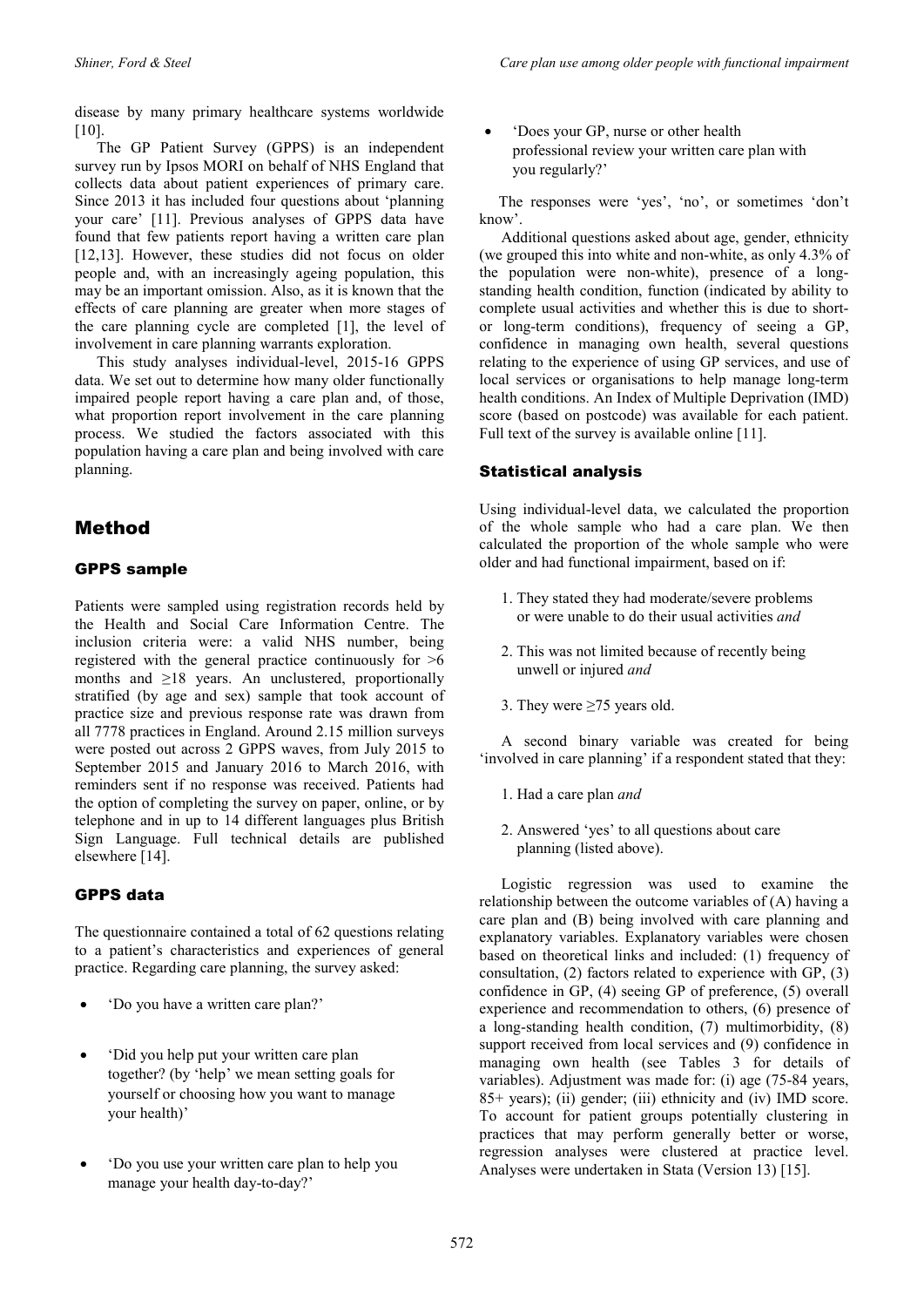#### Ethical approval

Ethical approval was obtained from the Yorkshire & Humber - Bradford Leeds Research Ethics Committee. (REC Ref. 16/YH/0437).

## Results

A total of 2,148,791 questionnaires were mailed for the 2015-16 GPPS, of which 836,312 were returned, giving a response rate of 38.9% [13]. Among all respondents, 3.5% (n=28,983) reported that they had a written care plan. The proportion of respondents identified as older with functional impairment was 2.8% (n=23,508) (Table 1). Of these, 14.4% (n=3,377) reported having a care plan and of these 25% (n=844) were involved with the care planning process (Table 2). Key characteristics of older people with functional impairment included being white (94.7%), female (58.1%) and having a long-standing health condition (89.3%) (Table 3).

### Care plans in older people with functional impairment

People in this group who were aged ≥85 years were more likely than those who were 75-84 years to report having a care plan (adjusted OR 2.11, 95% CI 1.96-2.27), as were

women (1.14, 1.05-1.23) and those living in more deprived postcode areas (1.16, 1.05-1.23) (Table 4). Being seen within the last 6 months  $(1.43, 1.28-1.61)$  and the presence of a long-standing health condition (2.58, 2.06-3.25) also made reporting a care plan more likely. Those who reported a care plan were less likely to feel confident in managing their own health (0.53, 0.5-0.56) and less likely to report receiving enough support from local services (0.88, 0.87-0.9). There was little difference between crude and adjusted OR, so for clarity only adjusted OR are presented.

#### Involvement with care planning

The variables most associated with involvement in care planning related to the respondent reporting positive interpersonal experiences with their GP, particularly having confidence in the GP (5.92, 2.38-14.77), as well as the ability to see a preferred GP (1.88, 1.48-2.38), having a positive overall experience (1.51, 1.33-1.72) and willingness to recommend the practice to others (1.43, 1.29-1.59). Unlike the relationship seen for having a care plan, being involved with care planning was associated with increased confidence in managing own health  $(1.31, 1.1)$ 1.2-1.42). Being involved with care planning was also associated with the reporting of insufficient support from local services (0.85, 0.8-0.9) (Table 4).

#### Table 1 Characteristics of GPPS respondents (2015-16) (n=836,312)

| Variable                                                                                                        | <b>Number</b> | Percentage |
|-----------------------------------------------------------------------------------------------------------------|---------------|------------|
| Age                                                                                                             |               |            |
| Over 75 years                                                                                                   | 130,041       | 15.5%      |
| Under 75 years                                                                                                  | 691,894       | 82.7%      |
| Not answered                                                                                                    | 14,377        | 1.7%       |
| <b>Function</b>                                                                                                 |               |            |
| Long-term significantly reduced ability to perform usual activities                                             | 67,334        | 8.1%       |
| No/very minimal reduction in ability to perform usual activities, or reduction related to short term<br>illness | 726,306       | 86.8%      |
| Not answered                                                                                                    | 42,672        | 5.1%       |
| Older people with functional impairment                                                                         |               |            |
| Over 75 years and with functional impairment                                                                    | 23,508        | 2.8%       |
| Under 75 years or no functional impairment                                                                      | 759,027       | 90.8%      |
| Not answered                                                                                                    | 53,777        | $6.4\%$    |
| Care plan                                                                                                       |               |            |
| Yes                                                                                                             | 28,983        | 3.5%       |
| No                                                                                                              | 747,720       | 89.4%      |
| Not answered                                                                                                    | 60,059        | 7.2%       |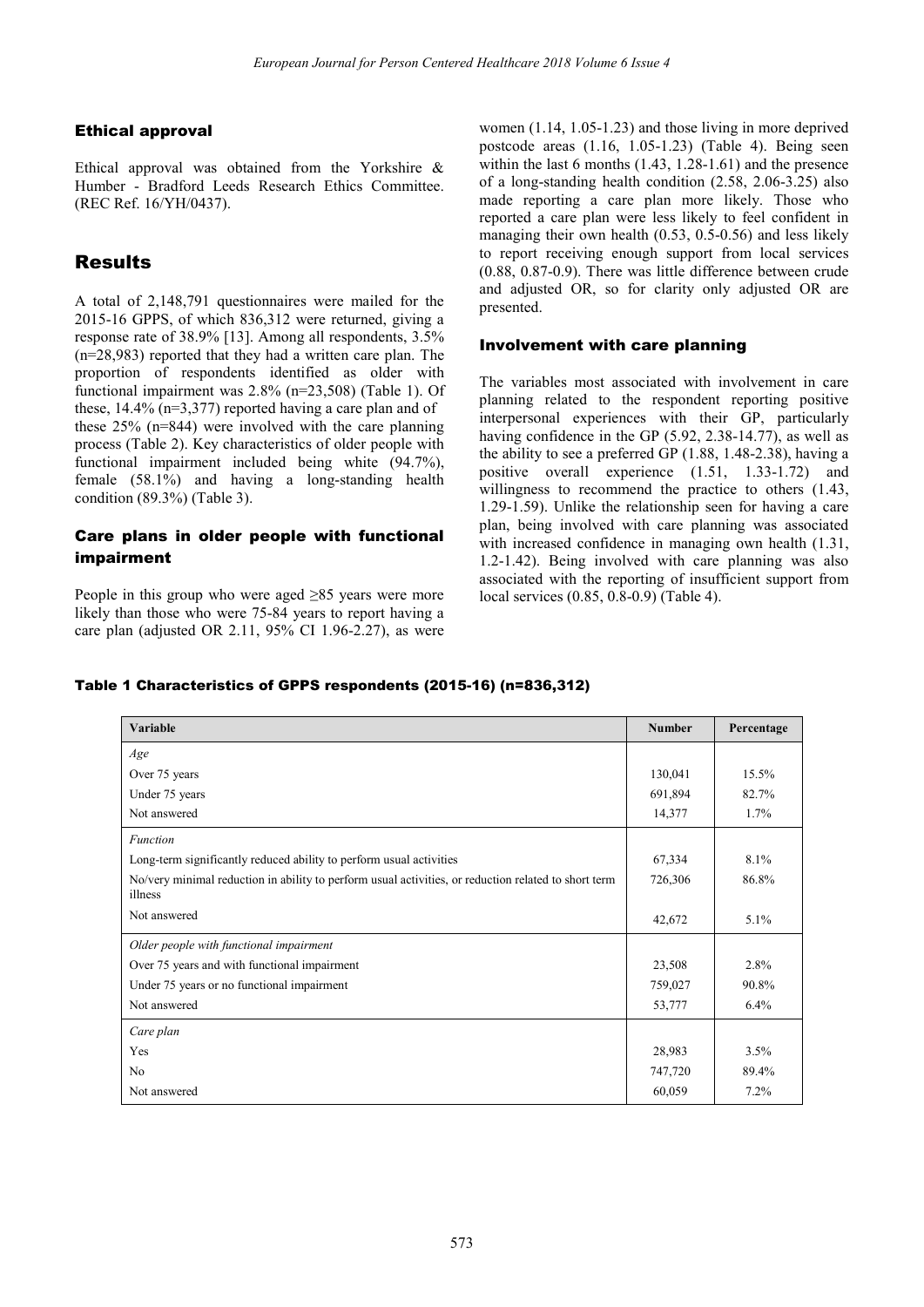### Table 2 Care plan responses of older population with functional impairment in the GPPS 2015-16 (n=23,508)

| Variable                                                                | <b>Number</b> | Percentage |
|-------------------------------------------------------------------------|---------------|------------|
| Have a written care plan $(n=23,508)$                                   |               |            |
| Yes                                                                     | 3,377         | 14.4%      |
| N <sub>0</sub>                                                          | 18,148        | 77.2%      |
| Not answered                                                            | 1,983         | 8.4%       |
| Helped to put care plan together $(n=3,377)$                            |               |            |
| Yes                                                                     | 1,984         | 58.8%      |
| N <sub>0</sub>                                                          | 1,200         | 35.5%      |
| Not answered                                                            | 193           | 5.7%       |
| Use care plan to help manage health day-to-day ( $n=3,377$ )            |               |            |
| Yes                                                                     | 1,831         | 54.2%      |
| N <sub>0</sub>                                                          | 1,321         | 39.1%      |
| Not answered                                                            | 225           | 6.7%       |
| Care plan regularly reviewed with a healthcare professional $(n=3,377)$ |               |            |
| Yes                                                                     | 1,731         | 51.3%      |
| N <sub>0</sub>                                                          | 899           | 26.6%      |
| Not answered                                                            | 747           | 22.1%      |
| Involved with all aspects of care planning $(n=3,377)$                  |               |            |
| Yes                                                                     | 844           | 25%        |
| N <sub>0</sub>                                                          | 2,122         | 62.8%      |
| Not answered                                                            | 411           | 12.2%      |

### Table 3 Key characteristics of older population with functional impairment in the GPPS 2015-16\*

| <b>Variable</b>      |                                   | <b>Total older</b>                                            | Presence of care plan                                                          |                                                                                       | <b>Engagement with care plan</b>                                                                                   |                                                                                                                          |
|----------------------|-----------------------------------|---------------------------------------------------------------|--------------------------------------------------------------------------------|---------------------------------------------------------------------------------------|--------------------------------------------------------------------------------------------------------------------|--------------------------------------------------------------------------------------------------------------------------|
|                      |                                   | population with<br>functional<br>impairment<br>$(n = 23,508)$ | Older people<br>with functional<br>impairment<br>with care plan<br>$(n=3,377)$ | Older people<br>with functional<br>impairment<br>without care<br>plan<br>$(n=18,148)$ | Older people with<br>functional<br>impairment with<br>care plan and<br>involved in care<br>planning<br>$(n = 844)$ | Older people with<br>functional<br>impairment with<br>care plan but not<br>involved in care<br>planning<br>$(n = 2,122)$ |
| Ethnicity            | White                             | 94.7%                                                         | 91.1%                                                                          | 91.4%                                                                                 | 92.2%                                                                                                              | 91.1%                                                                                                                    |
|                      | Non-white                         | 4.3%                                                          | 7.5%                                                                           | 7.8%                                                                                  | 6.9%                                                                                                               | 7.5%                                                                                                                     |
|                      | Not answered                      | $1\%$                                                         | 1.4%                                                                           | $0.8\%$                                                                               | $1\%$                                                                                                              | 1.5%                                                                                                                     |
| Gender               | Male                              | 41.3%                                                         | 37.5%                                                                          | 42.4%                                                                                 | 35.9%                                                                                                              | 38.4%                                                                                                                    |
|                      | Female                            | 58.1%                                                         | 61.7%                                                                          | 57.1%                                                                                 | 64%                                                                                                                | 60.5%                                                                                                                    |
|                      | Not answered                      | 0.6%                                                          | 0.8%                                                                           | 0.5%                                                                                  | 0.1%                                                                                                               | 1.1%                                                                                                                     |
| Age                  | 75-84 years                       | 58.6%                                                         | 48.2%                                                                          | 66.3%                                                                                 | 50%                                                                                                                | 48%                                                                                                                      |
|                      | 85 and over                       | 37.1%                                                         | 51.8%                                                                          | 33.7%                                                                                 | 50%                                                                                                                | 52%                                                                                                                      |
| Deprivation          | Most deprived                     | 32.2%                                                         | 33.7%                                                                          | 31.5%                                                                                 | 34.4%                                                                                                              | 32.5%                                                                                                                    |
|                      | Moderately                        | 34.9%                                                         | 34.4%                                                                          | 35.1%                                                                                 | 32.5%                                                                                                              | 35%                                                                                                                      |
|                      | Least deprived                    | 32.8%                                                         | 31.9%                                                                          | 33.4%                                                                                 | 33.1%                                                                                                              | 32.5%                                                                                                                    |
|                      | Not answered                      | $< 0.1\%$                                                     | 0.1%                                                                           | $< 0.1\%$                                                                             | 0.1%                                                                                                               | 0.1%                                                                                                                     |
| Long-standing health | Yes                               | 89.3%                                                         | 93.8%                                                                          | 88.9%                                                                                 | 94.4%                                                                                                              | 93.8%                                                                                                                    |
| condition            | No                                | 4.9%                                                          | 2.4%                                                                           | 5.4%                                                                                  | 1.7%                                                                                                               | 2.5%                                                                                                                     |
|                      | Not answered/not<br>relevant      | 5.8%                                                          | 3.8%                                                                           | 5.7%                                                                                  | 3.9%                                                                                                               | 3.7%                                                                                                                     |
| Seen within last 6   | Yes                               | 84.6%                                                         | 87.4%                                                                          | 84.1%                                                                                 | 88.7%                                                                                                              | 86.7%                                                                                                                    |
| months               | No                                | 14.6%                                                         | 11.7%                                                                          | 15.2%                                                                                 | 10.4%                                                                                                              | 12.4%                                                                                                                    |
|                      | Not answered/not                  | $0.8\%$                                                       | $0.9\%$                                                                        | 0.7%                                                                                  | 0.8%                                                                                                               | $0.9\%$                                                                                                                  |
|                      | relevant                          |                                                               |                                                                                |                                                                                       |                                                                                                                    |                                                                                                                          |
| Confidence in GP     | Yes, definitely/to<br>some extent | 90.1%                                                         | 89.3%                                                                          | 90.6%                                                                                 | 94.1%                                                                                                              | 87.5%                                                                                                                    |
|                      | No, not at all                    | 2.3%                                                          | 2.5%                                                                           | 2.2%                                                                                  | 0.6%                                                                                                               | 3.4%                                                                                                                     |
|                      | Not answered/not<br>relevant      | 7.6%                                                          | 8.2%                                                                           | 7.2%                                                                                  | 5.3%                                                                                                               | 9.1%                                                                                                                     |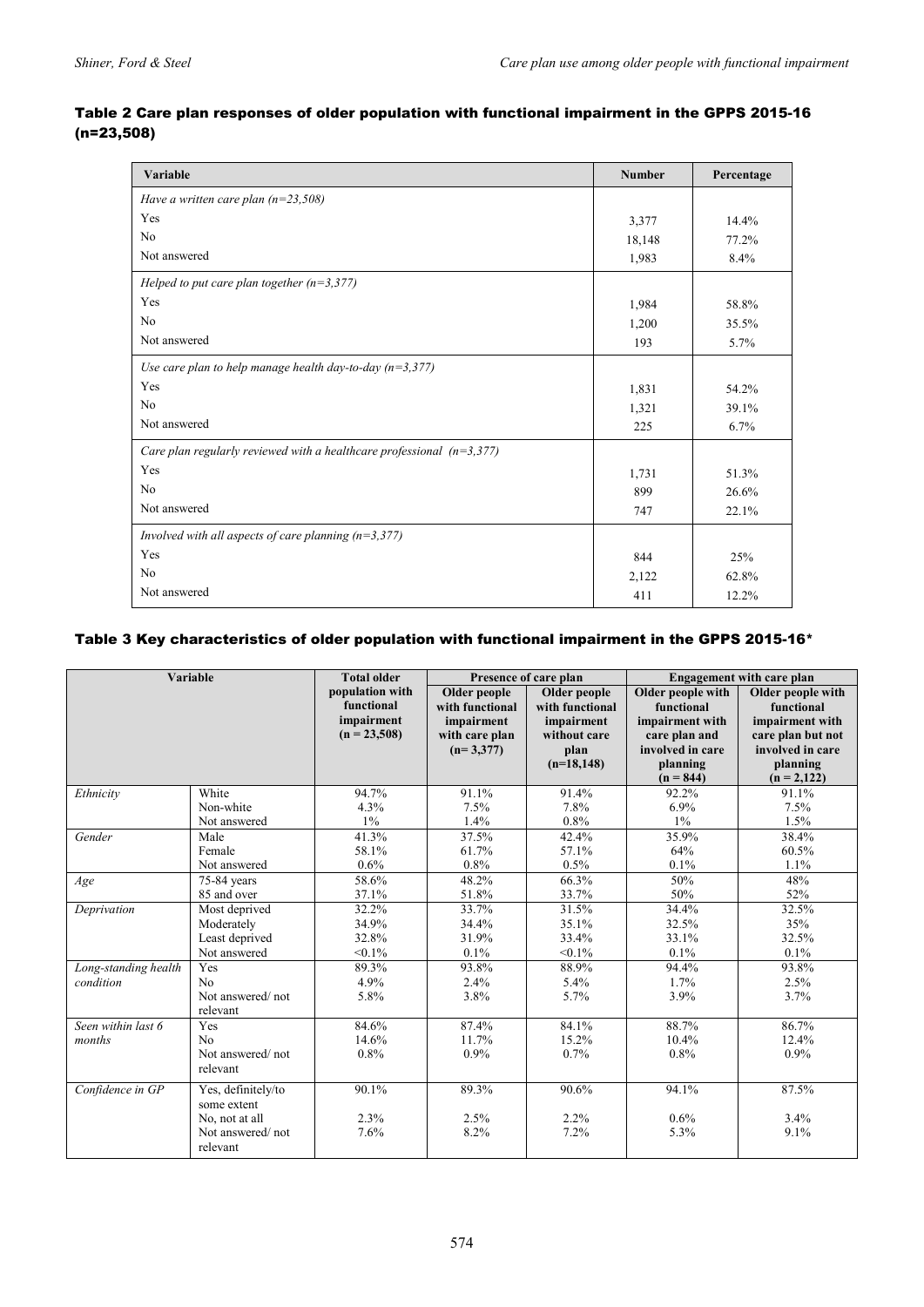| Seeing GP of          | Always/almost       | 45.7% | 42.5% | 46.7% | 50.5% | 40.6%   |
|-----------------------|---------------------|-------|-------|-------|-------|---------|
| preference            | always/a lot of the |       |       |       |       |         |
|                       | time                |       |       |       |       |         |
|                       | Some of the         | 18.9% | 18.7% | 19%   | 13.5% | 20.8%   |
|                       | time/almost         |       |       |       |       |         |
|                       | never/never         |       |       |       |       |         |
|                       | Not answered/not    | 35.4% | 38.9% | 34.4% | 36%   | 38.6%   |
|                       | relevant            |       |       |       |       |         |
| Overall experience    | Very good           | 59.3% | 58.7% | 59.8% | 67.3% | 55.2%   |
| of GP surgery         | Fairly good         | 31.3% | 29.9% | 31.5% | 25.8% | 31.5%   |
|                       | Neither good nor    | 5.8%  | 5.6%  | 5.7%  | 3.6%  | 6.6%    |
|                       | poor                |       |       |       |       |         |
|                       | Fairly poor         | 1.4%  | 1.4%  | 1.5%  | 0.6%  | 1.7%    |
|                       | Very poor           | 0.5%  | 0.6%  | 0.4%  | 0%    | $0.9\%$ |
|                       | Not answered/not    | 1.7%  | 3.9%  | 1.1%  | 2.7%  | 4.2%    |
|                       | relevant            |       |       |       |       |         |
| Would recommend       | Yes, definitely     | 57.4% | 58.4% | 57.5% | 67.2% | 55%     |
| GP surgery to others  | Yes, probably       | 24.1% | 22.7% | 24.4% | 20.4% | 23.8%   |
|                       | Not sure            | 9.7%  | 8.5%  | 10%   | 6%    | 9.2%    |
|                       | No, probably not    | 3.9%  | $3\%$ | 4%    | 1.4%  | 3.7%    |
|                       | No, definitely not  | 1.6%  | 2%    | 1.5%  | 0.6%  | 2.6%    |
|                       | Not answered/not    |       |       |       |       |         |
|                       | relevant            | 3.3%  | 5.5%  | 2.6%  | 4.4%  | 5.7%    |
| Enough support        | Yes, definitely/to  | 62.5% | 80.2% | 59.1% | 87.8% | 77.2%   |
| received from local   | some extent         |       |       |       |       |         |
| services to manage    | N <sub>0</sub>      | 9.3%  | 6.2%  | 10.1% | 2.3%  | 8.2%    |
| long-term health      | Not answered/not    |       |       |       |       |         |
| condition/s in last 6 | relevant            | 28.2% | 13.6% | 31%   | 10%   | 14.7%   |
| months                |                     |       |       |       |       |         |
| Confidence in         | Very                | 17.2% | 13.2% | 18.6% | 17.3% | 11.8%   |
| managing own          | Fairly              | 55.7% | 40.7% | 58.9% | 45.3% | 38.9%   |
| health                | Not very            | 16.9% | 20.8% | 15.7% | 18.1% | 20.9%   |
|                       | Not at all          | 8.1%  | 22.5% | 4.9%  | 17.2% | 25.5%   |
|                       | Not answered /not   | 2.2%  | 2.8%  | 1.9%  | 2.1%  | 2.8%    |
|                       | relevant            |       |       |       |       |         |

\*Additional characteristics are set out in Table 5

### Table 4 Association between patient characteristics and outcomes of reporting a care plan and involvement with care planning, for older population with functional impairment

| <b>Variable</b>                                                                                                                                                              |                                                                                               | Reports a care plan<br>Adjusted OR* (95% CI)                                                                                                                                                                | <b>Involved with care planning</b><br>Adjusted OR* (95% CI)                                                                                                                                                    |
|------------------------------------------------------------------------------------------------------------------------------------------------------------------------------|-----------------------------------------------------------------------------------------------|-------------------------------------------------------------------------------------------------------------------------------------------------------------------------------------------------------------|----------------------------------------------------------------------------------------------------------------------------------------------------------------------------------------------------------------|
| Age                                                                                                                                                                          | 75-84y<br>85y and over                                                                        | 1 (baseline)<br>2.11 $(1.96 \text{ to } 2.27)$                                                                                                                                                              | 1 (baseline)<br>$0.91$ (0.77 to 1.07)                                                                                                                                                                          |
| Gender                                                                                                                                                                       | Male<br>Female                                                                                | 1 (baseline)<br>1.14 $(1.05 \text{ to } 1.23)$                                                                                                                                                              | 1 (baseline)<br>$1.15(0.97 \text{ to } 1.36)$                                                                                                                                                                  |
| Ethnicity                                                                                                                                                                    | Non-white<br>White                                                                            | 1 (baseline)<br>$0.98(0.85 \text{ to } 1.14)$                                                                                                                                                               | 1 (baseline)<br>$1.12$ (0.82 to 1.53)                                                                                                                                                                          |
| Deprivation                                                                                                                                                                  | Least<br>Moderate<br>Most                                                                     | 1 (baseline)<br>$1.03(0.94 \text{ to } 1.13)$<br>1.16 $(1.05 \text{ to } 1.23)$                                                                                                                             | 1 (baseline)<br>$0.93$ (0.76 to 1.13)<br>$1.05(0.86 \text{ to } 1.28)$                                                                                                                                         |
| Seen within last 6 months                                                                                                                                                    | No<br>Yes                                                                                     | 1 (baseline)<br>1.43 $(1.28 \text{ to } 1.61)$                                                                                                                                                              | 1 (baseline)<br>$1.24(0.95 \text{ to } 1.6)$                                                                                                                                                                   |
| Experience with GP<br>Increasing rating of:<br>Enough time**<br>Listened to**<br>Explained test/care**<br>Involved in decisions**<br>Treated with care**<br>Confidence in GP | No, not at all<br>Yes, definitely/ to some                                                    | $1.05(0.99 \text{ to } 1.11)$<br>$1.05(0.99 \text{ to } 1.11)$<br>1.07 $(1.01 \text{ to } 1.13)$<br>1.09 $(1.03 \text{ to } 1.15)$<br>1.14 $(1.08 \text{ to } 1.2)$<br>1 (baseline)<br>$0.94$ (0.74 to 1.2) | 1.38 $(1.21 \text{ to } 1.57)$<br>1.55 $(1.35 \text{ to } 1.78)$<br>1.54 $(1.35 \text{ to } 1.76)$<br>1.62 $(1.43 \text{ to } 1.83)$<br>1.62 $(1.41 \text{ to } 1.87)$<br>1 (baseline)<br>5.92 (2.38 to 14.77) |
| Usually sees preferred GP                                                                                                                                                    | extent<br>Some of the time/almost<br>never/never<br>Always/almost always/a<br>lot of the time | 1 (baseline)<br>$0.95(0.85 \text{ to } 1.05)$                                                                                                                                                               | 1 (baseline)<br>1.88 $(1.48 \text{ to } 2.38)$                                                                                                                                                                 |
| Increasing rating of overall experience**                                                                                                                                    |                                                                                               | $1.02$ (0.97 to 1.08)                                                                                                                                                                                       | 1.51 $(1.33$ to 1.72)                                                                                                                                                                                          |
| Increasing rating of recommendation to others**                                                                                                                              |                                                                                               | 1.06 $(1.01 \text{ to } 1.1)$                                                                                                                                                                               | 1.43 $(1.29 \text{ to } 1.59)$                                                                                                                                                                                 |
| Multimorbidity (increasing numbers of conditions)                                                                                                                            |                                                                                               | 1.11 $(1.08 \text{ to } 1.14)$                                                                                                                                                                              | $1.00$ (0.95 to 1.05)                                                                                                                                                                                          |
| Presence of a long-standing health<br>condition                                                                                                                              | No<br>Yes                                                                                     | 1 (baseline)<br>2.58 $(2.06 \text{ to } 3.25)$                                                                                                                                                              | 1 (baseline)<br>1.45 $(0.8 \text{ to } 2.63)$                                                                                                                                                                  |
| Enough support received from local                                                                                                                                           | No                                                                                            | 1 (baseline)                                                                                                                                                                                                | 1 (baseline)                                                                                                                                                                                                   |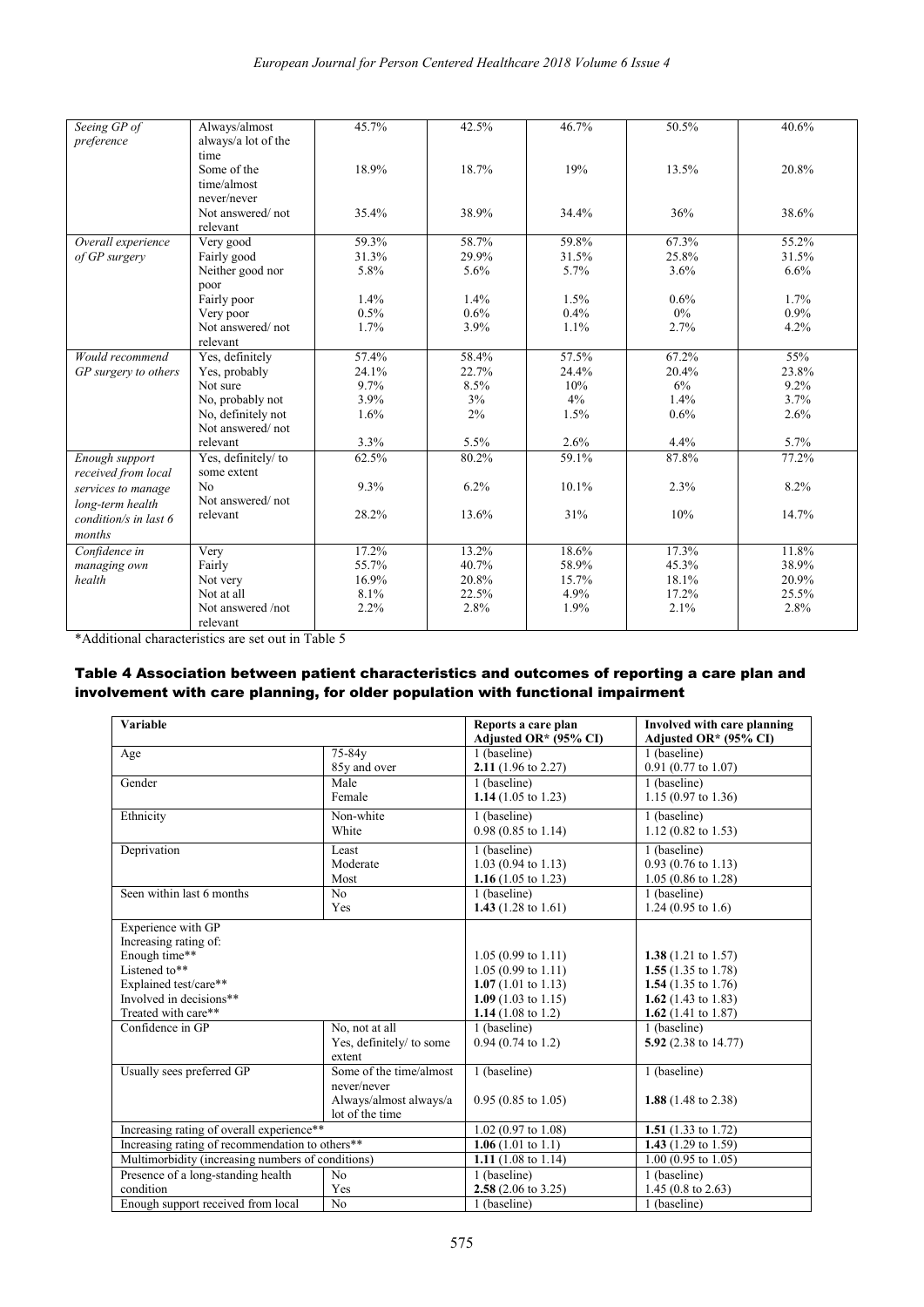| services to manage long-term health            | Yes | 0.88 $(0.87 \text{ to } 0.9)$ | $0.85(0.8 \text{ to } 0.9)$    |
|------------------------------------------------|-----|-------------------------------|--------------------------------|
| condition/s in last 6 months                   |     |                               |                                |
| Increasing confidence in managing own health** |     | 0.53 $(0.5 \text{ to } 0.56)$ | 1.31 $(1.20 \text{ to } 1.42)$ |

\* Adjusted for age, gender, ethnicity and deprivation. \*\*see table 3 for scales OR = odds ratio, CI = confidence interval

#### Table 5 Additional characteristics of frail older population in the GPPS 2015-16

| Variable             |                   | <b>Total frail</b> | Presence of care plan |                    | <b>Engagement with care plan</b> |                         |
|----------------------|-------------------|--------------------|-----------------------|--------------------|----------------------------------|-------------------------|
|                      |                   | older              | <b>Frail older</b>    | <b>Frail older</b> | Frail older with                 | <b>Frail older with</b> |
|                      |                   | population         | with care plan        | without care       | care plan and                    | care plan but not       |
|                      |                   | $(n = 23,508)$     | $(n=3,377)$           | plan               | engaged in care                  | engaged in care         |
|                      |                   |                    |                       | $(n=18, 148)$      | planning                         | planning                |
|                      |                   |                    |                       |                    | $(n = 844)$                      | $(n = 2,122)$           |
| Multimorbidity (no.  | No conditions     | 5.1%               | 4.3%                  | $5\%$              | 4.3%                             | 4.5%                    |
| of conditions)       | 1 condition       | 18.3%              | 18.2%                 | 18.3%              | 19.1%                            | 18%                     |
|                      | 2 conditions      | 26.1%              | 22.5%                 | 26.8%              | 21.7%                            | 22.7%                   |
|                      | 3 conditions      | 23.9%              | 23.3%                 | 24.2%              | 22.3%                            | 23.8%                   |
|                      | 4 conditions      | 15.1%              | 16.1%                 | 15%                | 17.4%                            | 15.4%                   |
|                      | 5 conditions      | 7.2%               | 9.2%                  | 6.7%               | 8.2%                             | 9.2%                    |
|                      | 6 conditions      | 3%                 | 3.9%                  | 2.8%               | 4.2%                             | 4%                      |
|                      | 7 conditions      | $1\%$              | 1.7%                  | 0.8%               | 2.3%                             | 1.4%                    |
|                      | 8 conditions      | 0.2%               | 0.5%                  | $0.2\%$            | 0.5%                             | 0.6%                    |
|                      | 9 conditions      | 0.1%               | 0.1%                  | $< 0.1\%$          | 0.1%                             | 0.1%                    |
|                      | $>10$ conditions  | $< 0.5\%$          | $< 0.5\%$             | $< 0.5\%$          | 0.1%                             | $< 0.5\%$               |
| Rating of GP: gives  | Very good         | 54.3%              | 55.1%                 | 54.6%              | 62.4%                            | 52.5%                   |
| you enough time      | Good              | 30.6%              | 30.1%                 | 31%                | 28.3%                            | 30.3%                   |
|                      | Neither good/poor | 6.6%               | 5.7%                  | 6.7%               | 3%                               | 6.8%                    |
|                      | Poor              | 1.2%               | 1.1%                  | 1.2%               | $1\%$                            | 1.3%                    |
|                      | Very poor         | 0.5%               | 0.7%                  | 0.4%               | 0.2%                             | 0.8%                    |
|                      | Not answered/not  | 6.8%               | 7.4%                  | 6.6%               | 5.1%                             | 8.3%                    |
|                      | relevant          |                    |                       |                    |                                  |                         |
| Rating of GP:        | Very good         | 56.9%              | 57.7%                 | 57.2%              | 67.4%                            | 54.2%                   |
| listening to you     | Good              | 28.5%              | 27.6%                 | 28.6%              | 23.5%                            | 29%                     |
|                      | Neither good/poor | 5.7%               | 5.5%                  | 5.7%               | 3%                               | 6.5%                    |
|                      | Poor              | 1.2%               | 1.1%                  | 1.3%               | 0.5%                             | 1.4%                    |
|                      | Very poor         | 0.4%               | 0.6%                  | 0.4%               | 0.2%                             | 0.7%                    |
|                      | Not answered/     | 7.2%               | 7.6%                  | 6.9%               | 5.5%                             | 8.3%                    |
|                      | not relevant      |                    |                       |                    |                                  |                         |
| Rating of GP:        | Very good         | 50.6%              | 52.6%                 | 50.6%              | 62.8%                            | 48.7%                   |
| explaining tests and | Good              | 30.9%              | 29.1%                 | 31.2%              | 26.1%                            | 30.1%                   |
| treatments           | Neither good/poor | 7.4%               | 7.1%                  | 7.4%               | 4.3%                             | 8.2%                    |
|                      | Poor              | $1\%$              | $1\%$                 | $1\%$              | 0.6%                             | 1.2%                    |
|                      | Very poor         | 0.4%               | 0.6%                  | 0.4%               | 0.1%                             | 0.9%                    |
|                      | Not answered/     | 9.8%               | 9.6%                  | 9.5%               | 6.2%                             | 11%                     |
|                      | not relevant      |                    |                       |                    |                                  |                         |
| Rating of GP:        | Very good         | 42.1%              | 45.3%                 | 41.9%              | 57.1%                            | 40.4%                   |
| involving you in     | Good              | 32.2%              | 31.8%                 | 32.2%              | 28.4%                            | 32.8%                   |
| decisions about your | Neither good/poor | 9.6%               | 8.5%                  | 9.7%               | 5.7%                             | 9.9%                    |
| care                 | Poor              | 1.6%               | 1.5%                  | 1.6%               | 0.7%                             | 1.9%                    |
|                      | Very poor         | 0.6%               | 0.8%                  | 0.6%               | 0.1%                             | 1.1%                    |
|                      | Not answered/not  | 14%                | 12.1%                 | 14%                | 7.9%                             | 13.8%                   |
|                      | relevant          |                    |                       |                    |                                  |                         |
| Rating of GP:        | Very good         | 53.8%              | 57.5%                 | 53.5%              | 67.7%                            | 53.6%                   |
| treating you with    | Good              | 30.1%              | 28.9%                 | 30.1%              | 23.8%                            | 31%                     |
| care and concern     | Neither good/poor | 6.6%               | 5%                    | 6.9%               | 2.6%                             | 6.1%                    |
|                      | Poor              | 1.2%               | 1.1%                  | 1.2%               | 0.6%                             | 1.3%                    |
|                      | Very poor         | 0.5%               | 0.6%                  | 0.5%               | 0.1%                             | 0.8%                    |
|                      | Not answered/not  | 7.8%               | 6.9%                  | 7.8%               | 5.2%                             | 7.4%                    |
|                      | relevant          |                    |                       |                    |                                  |                         |

## **Discussion**

Many frailty measures are based on disability and comorbidity [16] and our sample is likely to have considerable overlap with those who are frail. We have shown that 14.4% of older patients with functional impairment report having a care plan, but this figure is low considering that this is likely to be a frail population who may have been eligible for care plans during the 2014-17 Enhanced Service [8]. Reports of previous analyses of GPPS data have also found that care plans are reported by patients less often than expected [12,13]. One of these studies found that care planning discussions took place more often than patients reported having a written care plan [12]; respondents in our study may have also had care planning discussions without having a written plan.

Little has been published regarding the extent to which frail older people are involved in care planning. A recent systematic review of collaborative goal setting with older patients with chronic disease found only eight relevant articles on the subject and reported nothing about the level of participant involvement in interventions [17]. However,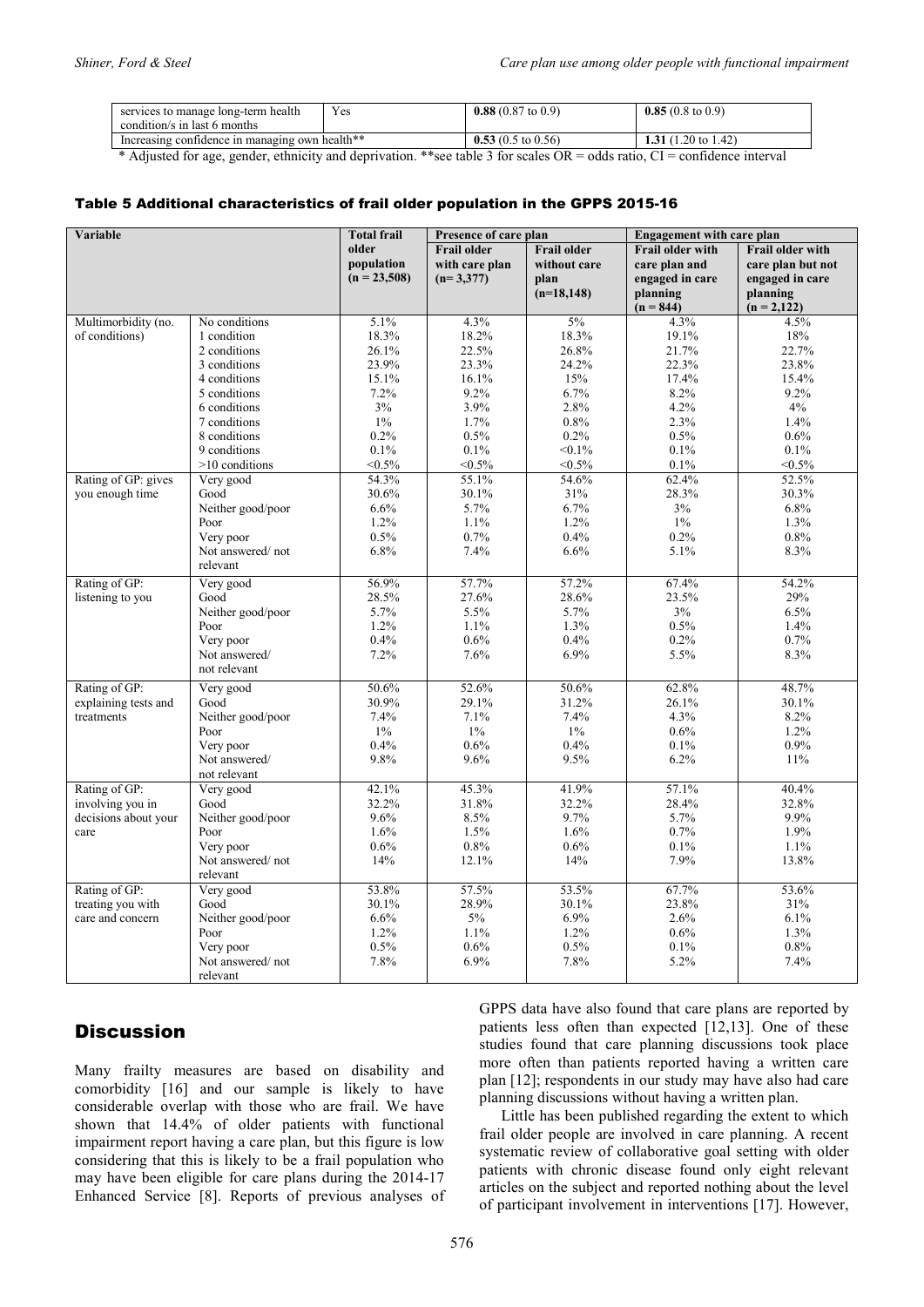patient activation (including self-efficacy) has parallels with involvement and a large prospective cohort study found that older people in the UK vary in their levels of activation, with lower levels among depressed, older, retired people with poor health literacy and those who lack social support [18]. Patients who are more 'activated' are more likely to engage in self-management, have a higher quality of life, better clinical outcomes and make informed decisions about accessing health or social care resources [19].

Some of the factors that can facilitate engagement have been identified. A systematic review found that continuity of care was key to developing the doctor-patient relationship needed to facilitate patient engagement [20] and that poor continuity leads to care planning that is often inconsistent and incomplete [21]. A Cochrane review found that the effects of care planning were greater when there were more contacts between patients and health professionals and when the patient's usual clinician was involved [1]. Additional facets of interpersonal care from the GP also matter: previous GPPS data analysis also found that strong predictors of care planning activities were continuity of care and high ratings of interpersonal care from the GP [13].

The strengths of the present study include the large sample of over 836,000 responders, with 23,508 older functionally impaired respondents. The questionnaire was available online, by telephone, or on paper in 14 different languages, thereby facilitating an increased response rate. Limitations include the potential for participation bias, due to non-inclusion of patients without a GP or who had recently moved GP practice, risking under-representation of individuals without a permanent home or with disorganised lives (this may include vulnerable older people). We do not have data comparing respondents *versus* non-respondents, but frail people (who may have been more likely to have had a care plan) may have been unable to complete the survey. We also lack detail about the care plans, for example what conditions they were issued for. Additionally, our results are based on selfreported perceptions thus patients may have had care plans but not been aware of them (although as a care plan is more effective if a person is aware of it thus using selfreporting may be appropriate). Finally, our study can report association, but not causation. If causal relationships were present these could operate in both directions, for example, being involved in care planning may make people more confident in managing their own health, or those who are more confident may be more likely to become involved in care planning.

The relatively infrequent reporting of care plans among older people, particularly at a time during which care plans were being offered to this group as part of an Enhanced Service, suggests that either care plans are not offered enough to this population or patients are unaware of their existence (in which case they lose the potential to offer health benefits). Those who were involved in the care planning process rated their GP more highly for interpersonal care.

## Conclusion

We found that few GPPS respondents (3.5%) reported having a care plan. Of the older people with functional impairment, 14.4% reported having a care plan and of these only 1 in 4 were involved with the care planning process. Involvement with care planning was associated with greater confidence in managing own health and factors reflecting a positive interpersonal relationship with the GP.

Future research is required to help understand the extent to which frail older patients benefit from care plans. As care plans function better when patients are involved in the process [1], future studies should explore the factors that enhance involvement. It is important to understand if the care plan can act as a mechanism of involvement, which may reduce health service use, or if those who are involved in care planning are confident in managing their own health and hence may already utilise less healthcare resources. Finally, components of care planning such as shared decision-making and goal-setting require further exploration.

This study has shown that only a small number of older adults with functional impairment have care plans and even fewer are involved in the care planning process. If care plans are to achieve their potential in increasing the person-centeredness of care then GPs need sufficient time and resources to establish good interpersonal relationships with patients and mechanisms are needed to ensure continuity of care.

## Acknowledgements and Conflicts of Interest

This is a summary of independent research funded / supported by the National Institute for Health Research Collaboration for Leadership in Applied Health Research and Care East of England Programme. The views expressed are those of the author(s) and not necessarily those of the NHS, the NIHR or the Department of Health and Social Care. The authors declare no conflicts of interest.

## **References**

[1] Coulter, A., Entwistle, V.A., Eccles, A., Ryan, S., Shepperd, S. & Perera, R. (2015). Personalised care planning for adults with chronic or long-term health conditions. *Cochrane Database of Systematic Reviews* (3): CD010523.

[2] Lhussier, M., Eaton, S., Forster, N., Thomas, M., Roberts, S. & Carr, S.M. (2015). Care planning for longterm conditions - a concept mapping. *Health Expectations* 18 (5) 605-624.

[3] Bower, P., Reeves, D., Roland, M. *et al.* (2013). Care planning in the treatment of long-term conditions: final report of the CAPITOL project. Available at: